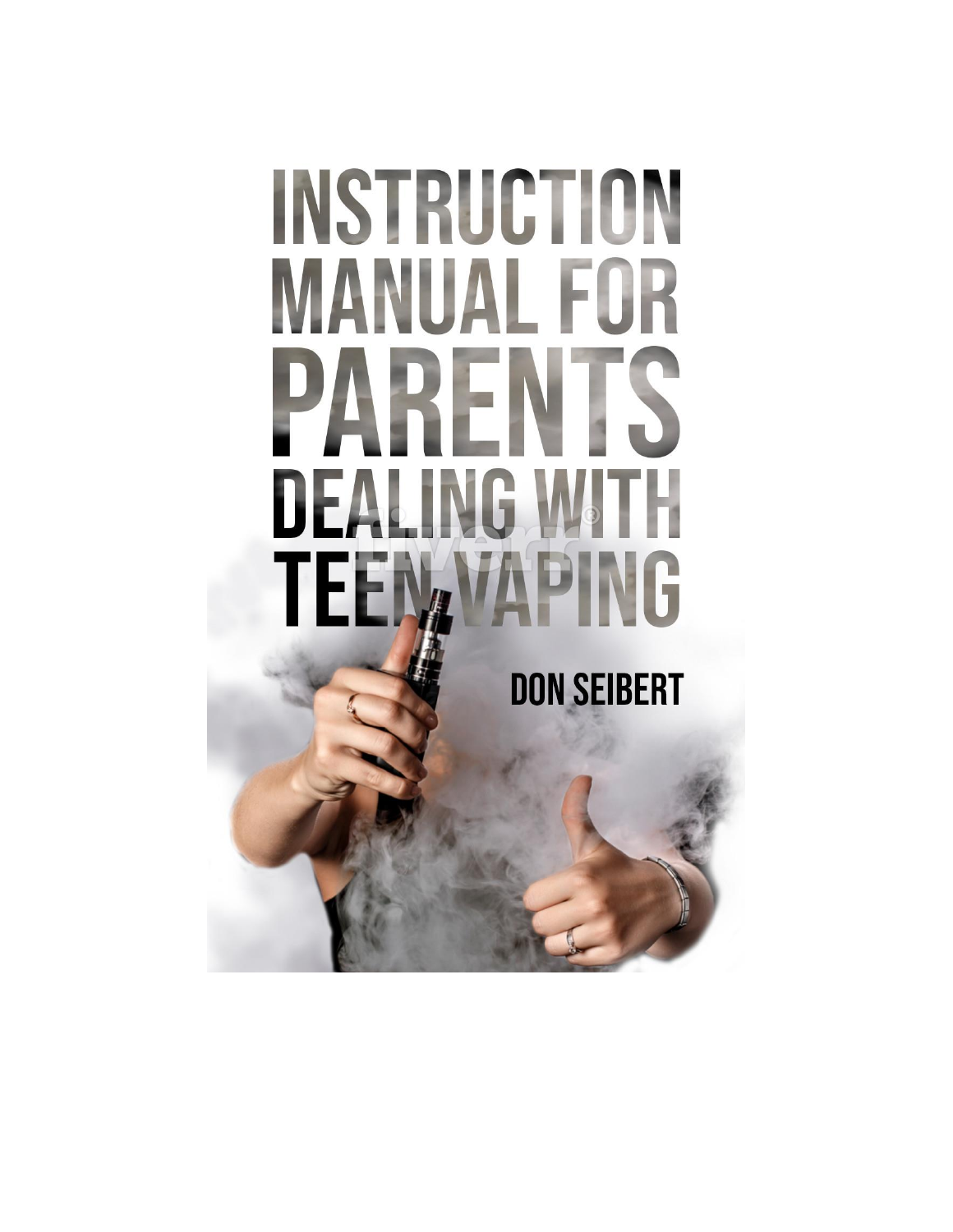## **Instruction Manual for Parents Dealing with Teen Vaping**

By Don Seibert, Founder of Vapenders When you purchase a new car, you get a 300 page, very comprehensive owner's manual that answers just about any question you might ever come up with for that particular car.

On the other hand, when you bring home a new baby from the hospital, you may get a few diapers and lotions that are compliments of their makers. There is no instruction manual that tells you what things might come up with that particular baby or how to handle them. You just have to "learn by living", as various unexpected things come up and you learn to deal with them "on the fly". It is the intention of this manual to assist you in yet another of those unexpected and worrisome things that has now risen to the top.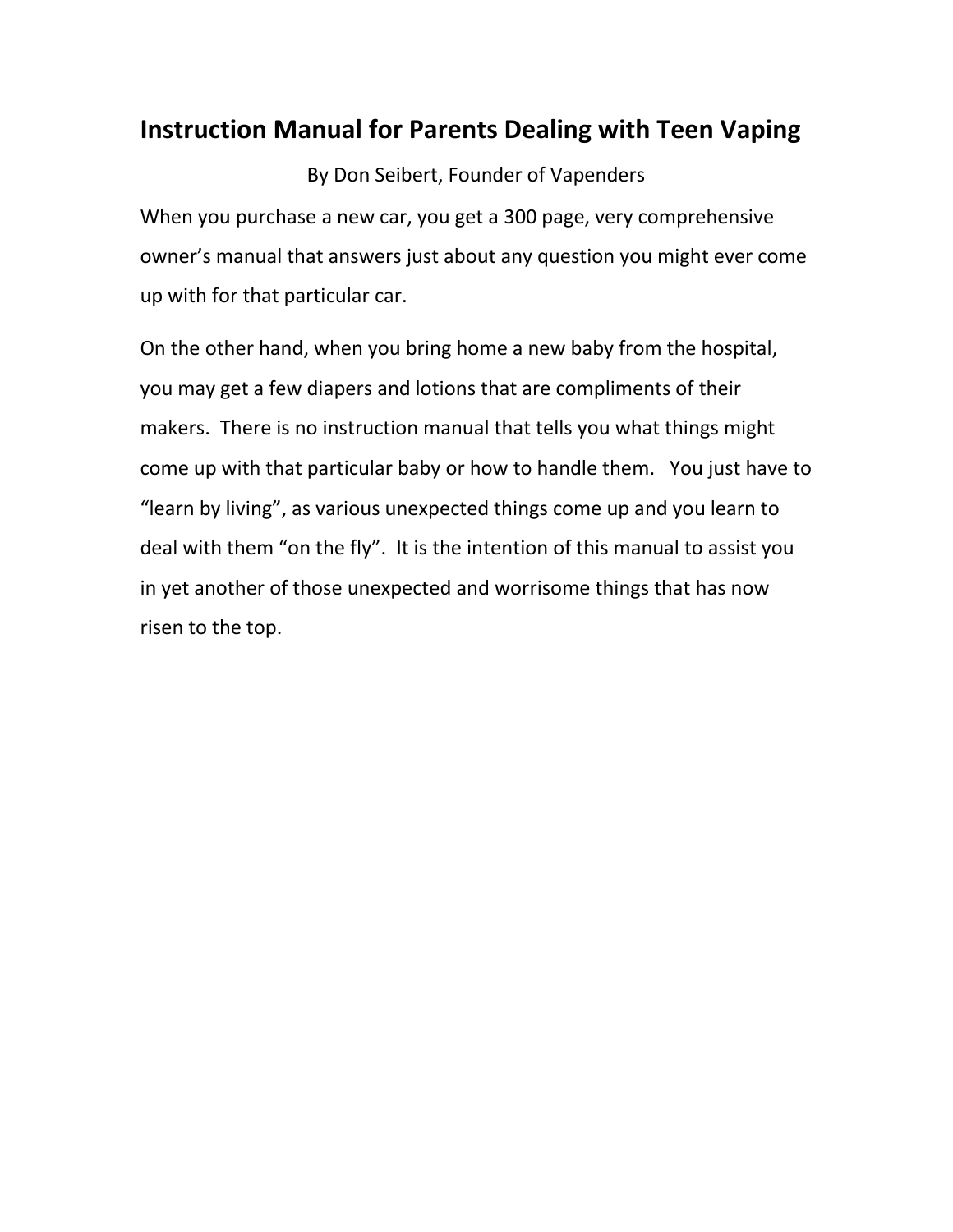## **Chapter One**

## **In the Beginning**

#### **When You first Learn that Your Teenager is Vaping**

You may have learned that your child has taken up the use of e-cigarettes or vapes (chances are the most popular brand among teens, "JUUL"™). Usually, teens will do this because of peer pressure, meaning another of their friends found it "cool" and insisted they try it, and the pressure to do what the group is doing is a potent motivator for teens. Unlike the taste of cigarettes which are pretty ugly in the beginning, the vape manufacturers flavor the liquid in them, so they taste pretty nice. There are more fruity and minty flavors of vape liquids than you can begin to imagine, with the kind of names that appeal to teenagers. (Just google "vape liquids" and check out all of the results that you get!)



Let's set aside, for the time being, the feeling that you might have of having been deceived by your son or daughter. They probably didn't think much about that (or anything at all for that matter!), when they first were tempted or coerced by a well-meaning friend, to take a puff on that vaping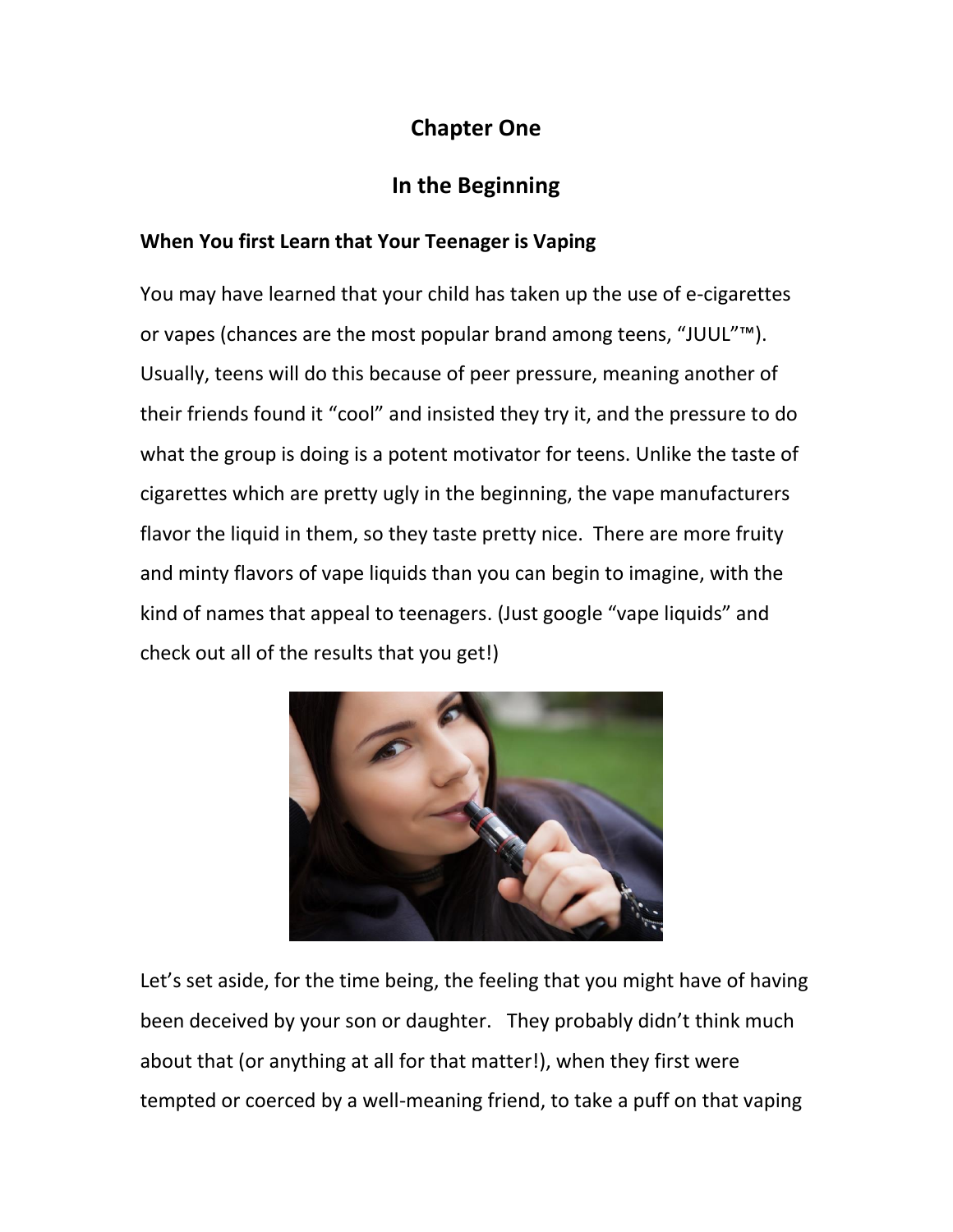device. After tasting it and seeing how others they admired enjoyed it, they quickly found it acceptable.

Once thy were that far into vaping, they knew that you likely wouldn't find it acceptable, so they did it in secret. In fact, most vaping is done in "secret" from the adults in the teenage vape user's lives. Unlike cigarettes which have a strong and easily recognizable odor, vaping is pretty odorless, and teens quickly find that the cloud of vapors themselves can easily be dissipated by blowing it into their sleeve!

#### **Easy to Conceal**

The most popular brand of Vaping device is called a JUUL™, which has achieved market penetration of more than 60% simply by making their device appear like a common computer USB flash drive (AKA "Thumbdrive"). Many parents and teachers know that the use of flash drives to move data from computer device to device is very common and hardly give a second look to anything resembling something homeworkoriented. (To give you an idea of how deep this epidemic is, 35% of the JUUL company was purchased recently for \$38 Billion by tobacco giant, Phillip Morris)

So, at some point, your teen has likely purchased their own vaping device (probably a JUUL™) which costs about \$55-60 for a starter kit and some "Pods" or "Mods" or "Tanks" or "Juice" for about \$15 to \$20 each. Where the teens today are getting this kind of money to support their nicotine addiction, is anybody's guess, but the fact is that they are getting it.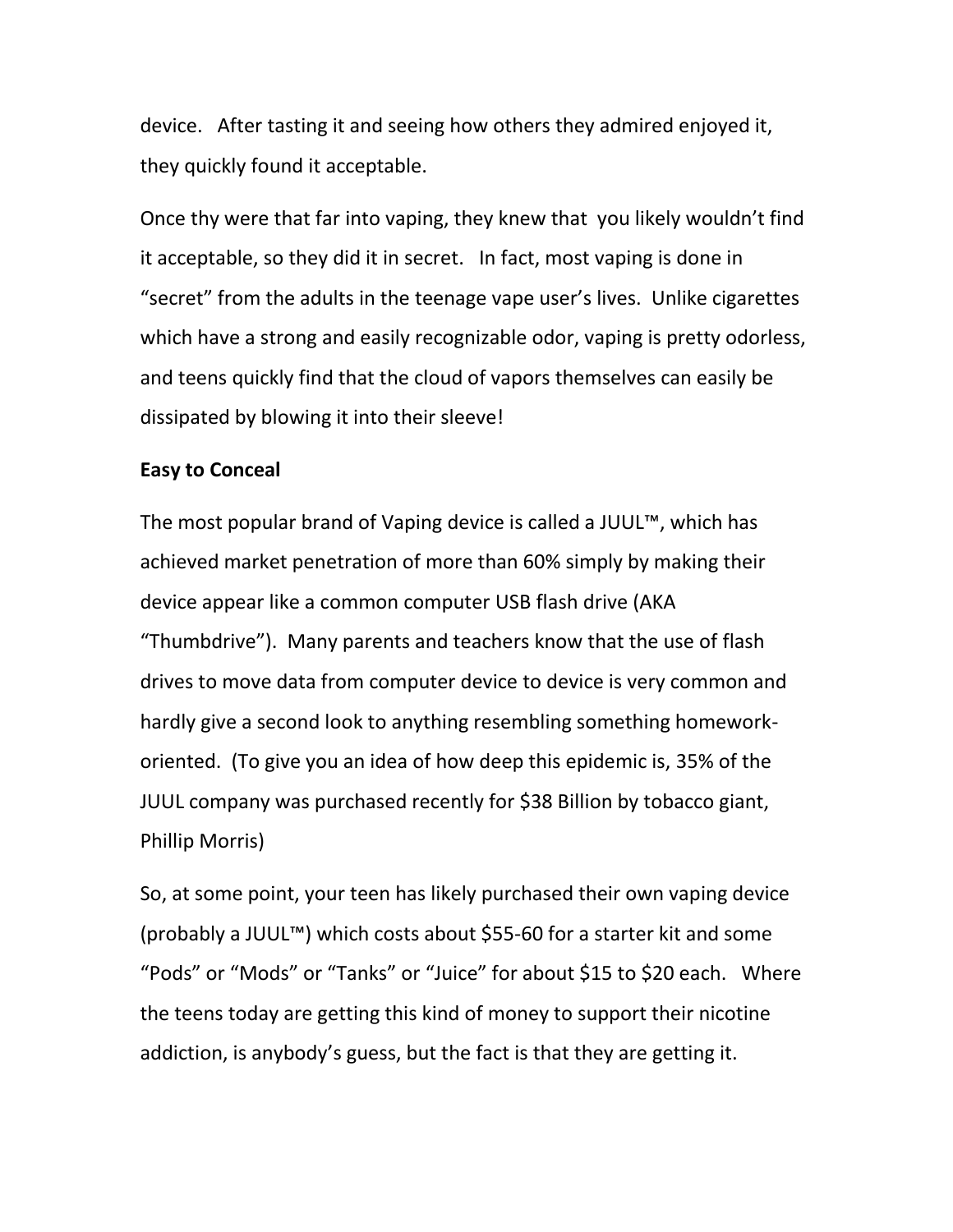#### **Chapter Two**

## **Vaping 101**

#### **A Closer look at Vaping**

All of that sounds nice and easy until you look a little more closely. That liquid or "juice", as they call it, contains strong amounts of the chemical nicotine, which is technically a poison to the human body. (Nicotine was once used in agricultural insecticides until it was banned, after it was found to be harmful to the crop pickers when it was absorbed into the bloodstream through the skin!).

That "Juice" or "E-liquid" comes in well over 100 different, fruity and enticing flavors. It is packaged in "Pods" for JUUL™ devices and e-liquids for other types of devices. The JUUL™ Pods contain .7 ml nicotine by volume and 3% or 5% by weight. There are more than 100 common brands of the juices for your teen to try out and each brand has several different flavors, sizes and strengths. It typically comes in 60 ml, 100ml, 120 ml or 200ml bottles (milliliters being the quantity of the liquid and each liquid comes in a variety of strengths from 0 mg to 3 mg to 6 mg to 12 mg.) The choices for a new vape user are incredible. It could easily take them years of vaping every day just to try out all of the various flavors, brands, and strengths – all the while more and more addicted to nicotine with every puff!

#### **Vaping vs Smoking Cigarettes – To Add to the Confusion**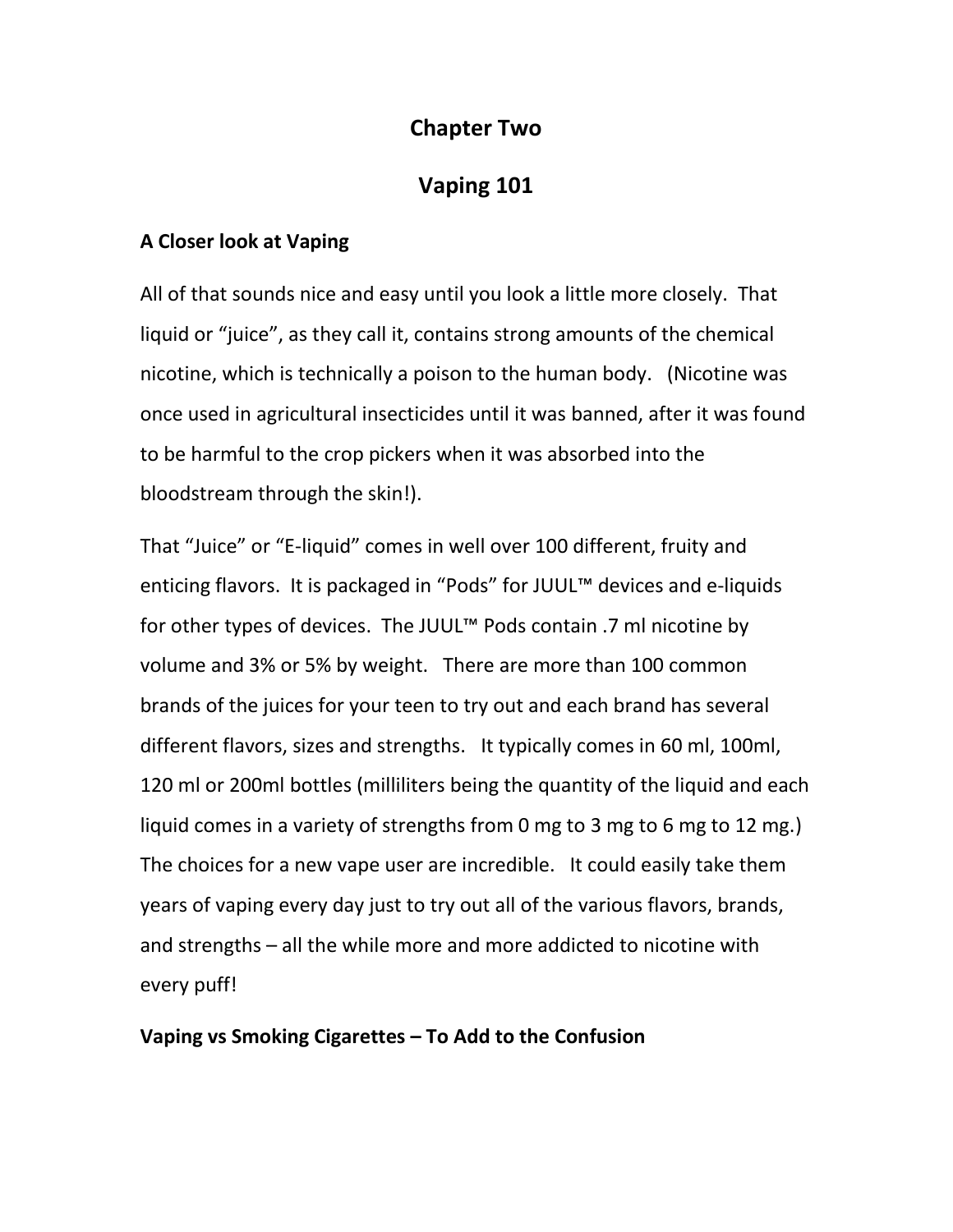Another issue that's serving to confuse today's teens is that vaping is being marketed as being "Much Healthier than Cigarette Smoking", which in fact, it certainly is. Of course, that assumes that the person is already smoking cigarettes, which is the leading preventable cause of death in the United States! When you are in THAT boat, practically anything would be healthier than the death sentence of smoking cigarettes.

Nonetheless, when your teenage visits your local Vape shop or has a discussion with their friends about vaping, this misleading message is certainly front and center. They make it sound like picking up a vape device would effectively eliminate the possibility of future disease. Nothing could be farther from the truth!

To examine this phenomena more closely, you have to know that the Tobacco industry, once riding high with Billions of dollars in revenue, has a pretty dim future if the current smoking cessation trends remain constant for another decade. They know that their future revenues must come from other sources and the most obvious is the vaping and electronic cigarette users. It's no accident Philip Morris spent \$38 billion to buy 35% of Juul™! The tobacco industry still produces the nicotine that is in all of those e-liquids and pods. They see that as their future and they are doing everything possible to promote it and to capialtize on it – while, at the same time having a blatant disregard for your teenager or his/her future health or well-being.

The rapid growth of vaping, particularly among teens has now been shown in very recent studies, (See footnote 2-5) to be incredible. On December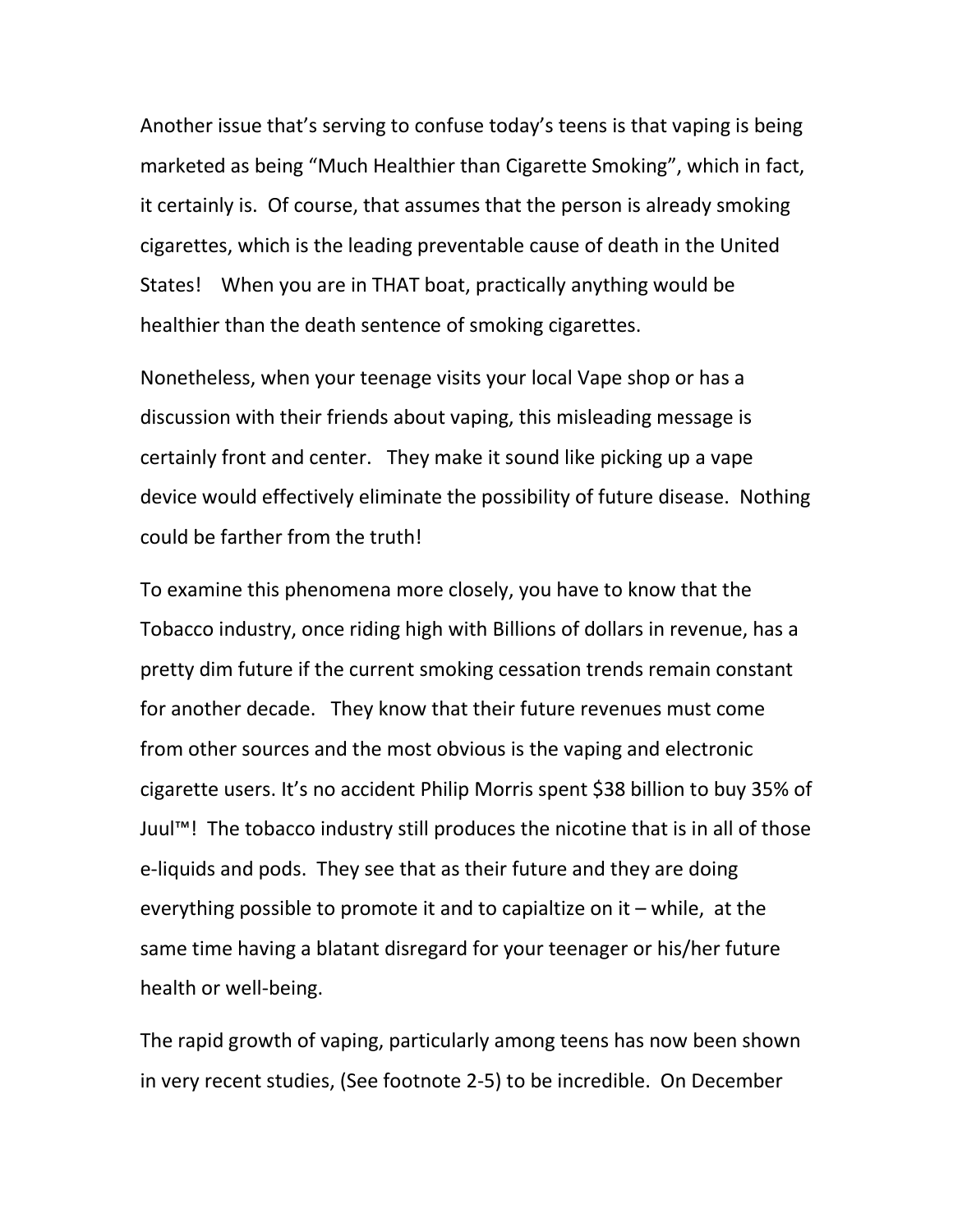18, 2018, the Surgeon General of the United States determined that vaping has now grown to "Epidemic" status (see Footnote 1) and is now considered one of the major health risks of the United States into the future. This will result in considerable public service announcements, studies and literature being created to focus on the epidemic and to help prevent its future growth by regulations. While this is critically important, it doesn't help today's teen vape users and their addiction to nicotine and the psychological, social, cultural effects of teen vape use.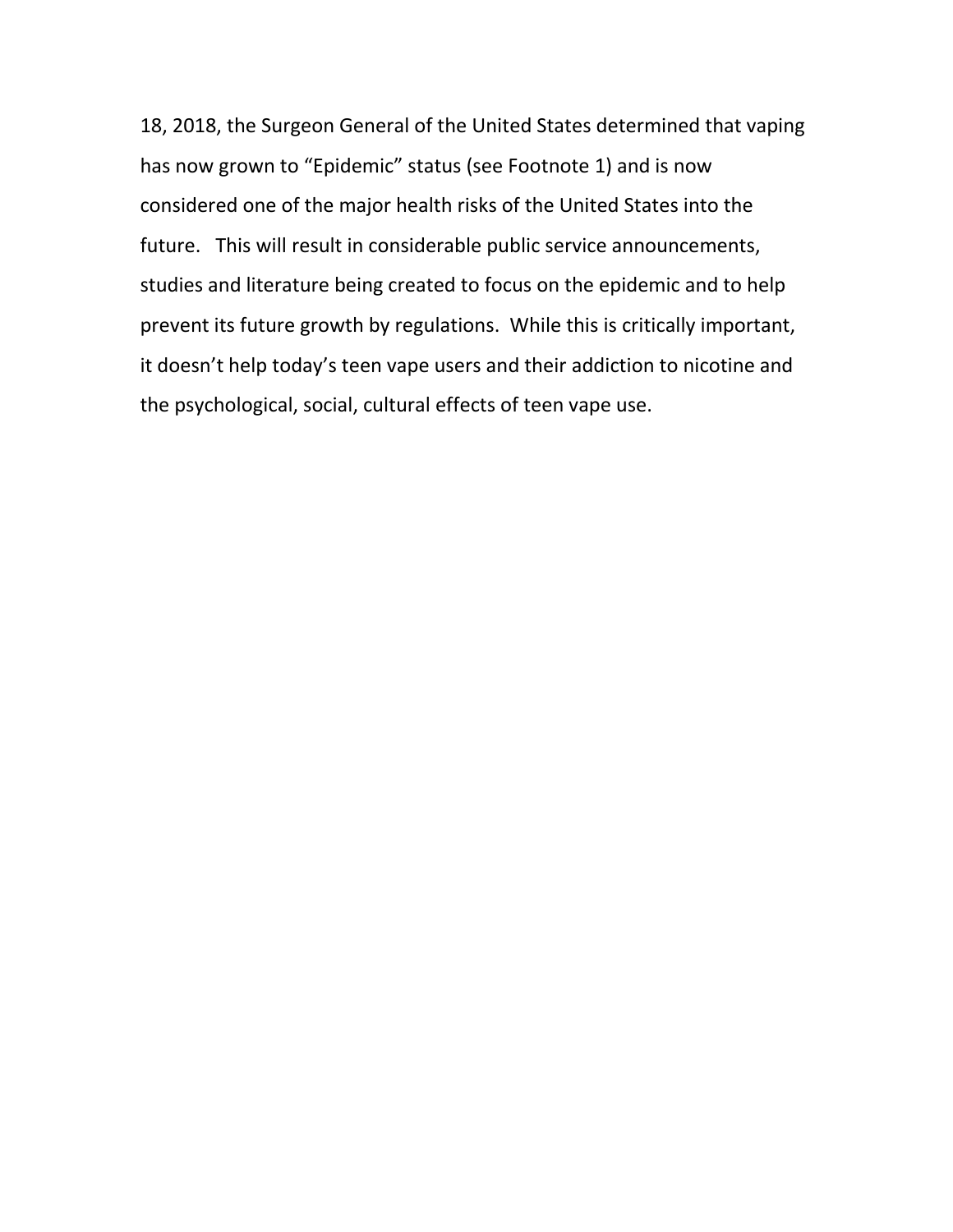## **Chapter Three**

## **The Vape Supplier Industry**



#### **A New Cottage Industry has arrived!**

Just look around the strip shopping centers in your town. "Vape Shops" are springing up everywhere, mainly to cater to all of the new demand for vape liquids and pods. If you visit such an establishment, you will find that they sell a few brands and styles of vape devices, but most the shelves in the store are used to display the hundreds or thousands of different brands, flavors, types, sizes and strengths of the liquids – most of which ends up in the lungs of teenagers who legally may not purchase it in most states. It takes very little capital to start up a "Vape Shop" and, to Teen vape users,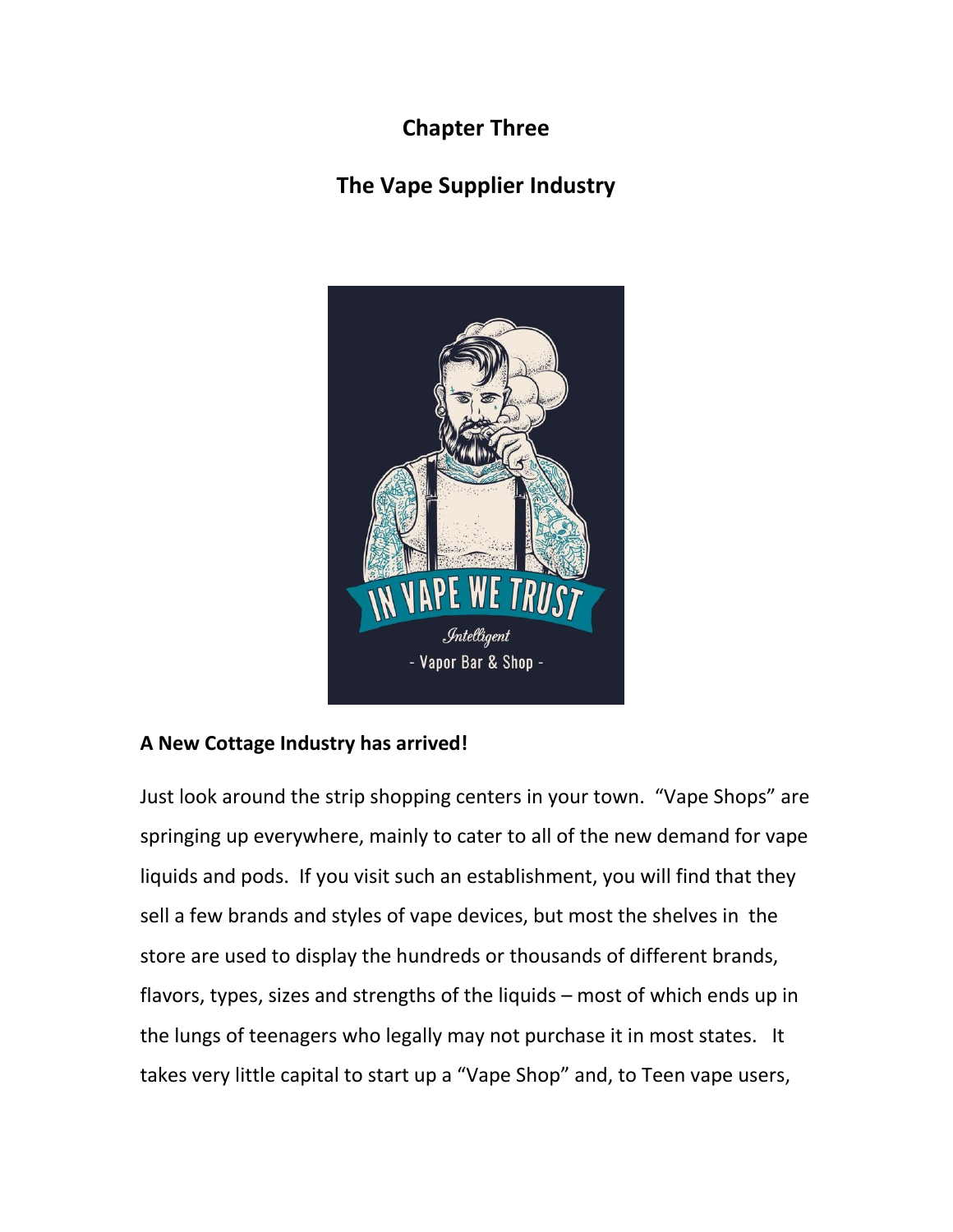the proprietors of such establishments are held in very high regard – not because they care for your child's health or well- being, but because it is easy money, if you have the right location.

I am sure that you've seen, read about or witnessed firsthand that nicotine is the underlying chemical that keeps cigarette smokers "hooked". In vaping, as in smoking, nicotine is ingested through the lungs and transferred quite immediately into the bloodstream. When it hits the brain, it triggers the release of endorphins and other hormones which give the smoker (or vaper) the feeling of pleasure or satisfaction for a brief period. This feeling wears off pretty quickly and, when that happens, the person feels a bit "uncomfortable" and that, in turn, triggers the desire for more nicotine to relieve that discomfort.

The vape user seemingly has a significant, but subtle advantage over the cigarette smoker in being able to quickly get a single puff or two from the vaporizer to relieve that discomfort, and then to set it aside. A cigarette smoker lights up a cigarette and, once lit, it takes about 10 puffs to finish the cigarette – most of which is ingested after the discomfort has already been relieved. So much of the cigarette is actually wasted in terms of fulfilling the addiction, where a vape user can casually take just a puff or two, whenever that discomfort strikes, without the need to inhale any more nicotine. Think of it as being able to take a pill, as needed, for pain, instead of being on an anesthesia. But the point is, that one or two puffs is still contributing to solidifying the addiction.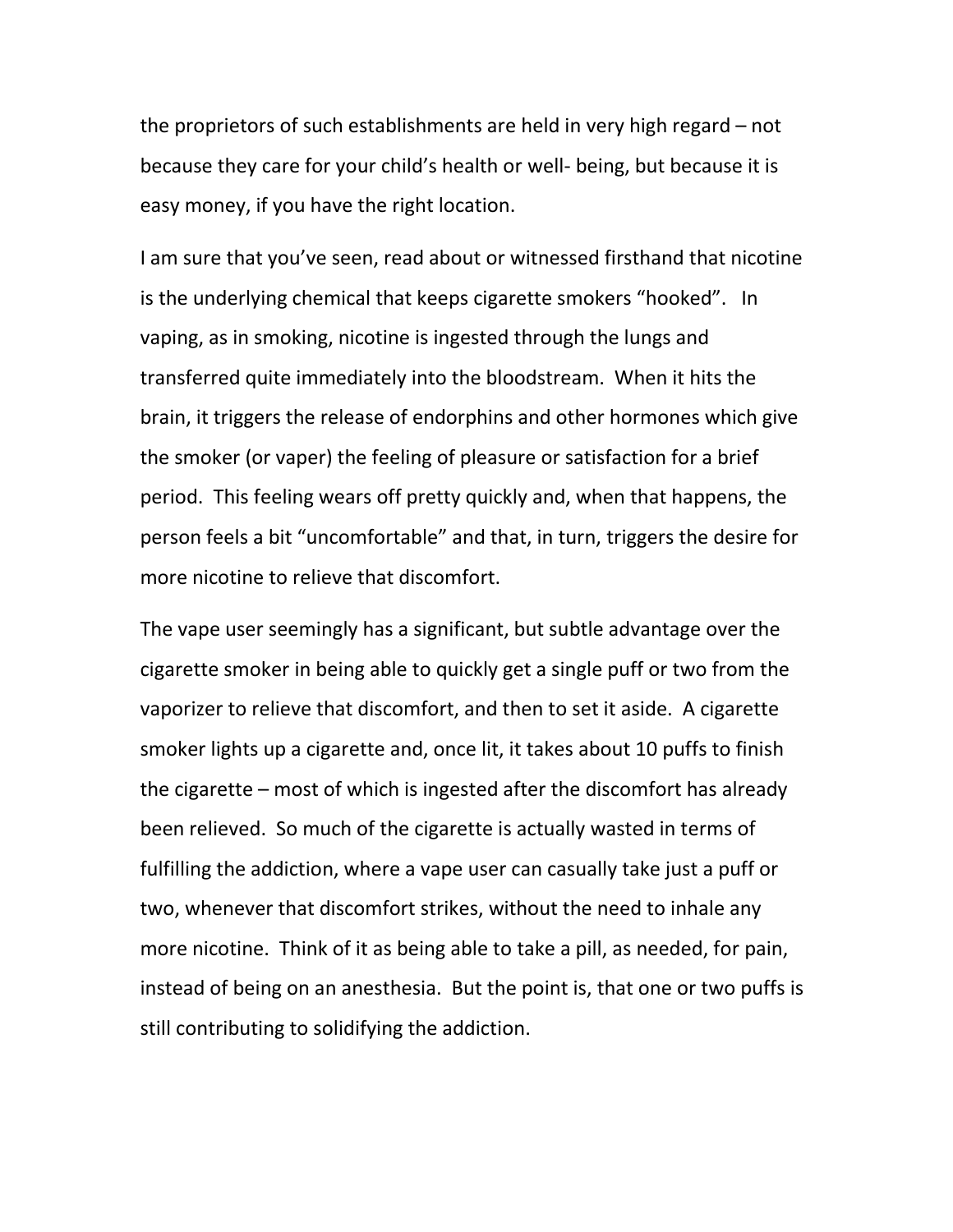#### **Chapter Four**

#### **Better Get Familiar with Nicotine Addiction!**

#### **The Vicious Cycle of Nicotine Addiction**

What I have briefly described, so far, is a non-medical description of the addiction to nicotine but there is more. The liver does its job of cleansing the body of this poison pretty quickly. Scientists tell us that nicotine has a "half-life" of just 2 hours, which means that, after 2 hours, the liver has cleansed away half of the nicotine in the body. This all becomes a vicious cycle. Inhale nicotine, get a feeling of comfort, the liver cleanses nicotine from the bloodstream, providing a feeling of discomfort, inhale more nicotine to get that feeling of comfort again, and on and on and on. Each person who inhales the nicotine (by cigarette or by vape), has a different "tolerance level. Just as some smokers only need a few cigarettes per day and others require 2 or 3 packs per day, some vape users only require a few puffs per day.

A container of vape liquid or "juice" usually is purchased in a reservoir called a Pod, and they contain the liquids in various volumes and strength. Generally speaking, the amount of nicotine in a single pod can be roughly equivalent to a pack of 20 cigarettes. This strength is often disguised by various flavors in the liquid, to make it more acceptable and attractive to teens. (There is a move underway at the Food and Drug Administration to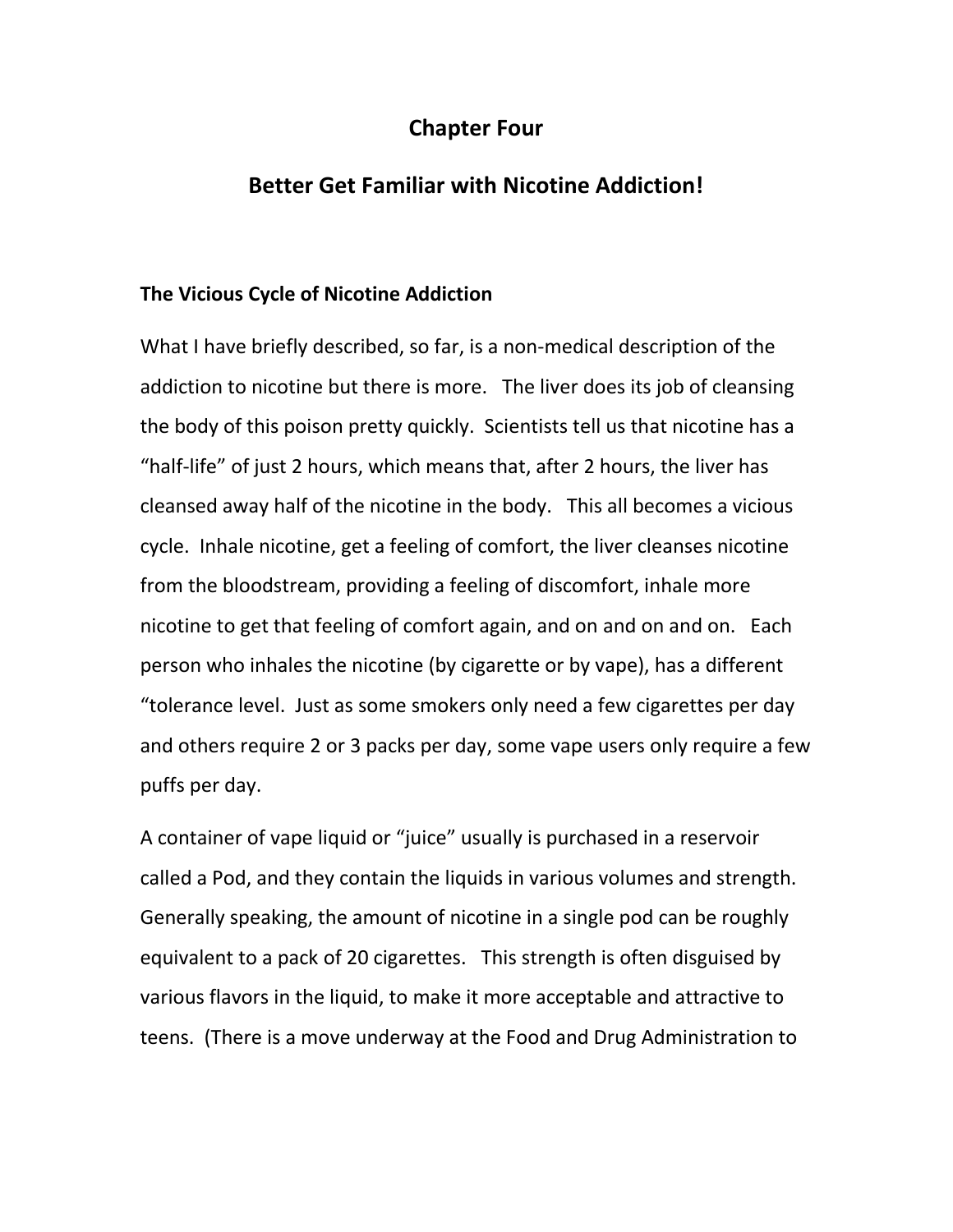regulate the addition of flavors to vape liquids and to minimize the flavoring of e-liquids to reduce their appeal to younger vape users).

In our Smokenders™ smoking cessation course we teach our graduates that, even many years after the successfully quit, they will always be "One puff away from a pack per day". Because of the lure of the nicotine addiction, the same thing is true of a person who quits vaping. There seems to be a residual vulnerability to nicotine that persists long after the smoker's body is totally cleansed of nicotine (In my case, it's been 38 years and I know not to take a single puff of nicotine!!!)

#### **Is My Son or Daughter Really Addicted?**

The bad news is that, Yes, they are probably addicted to nicotine if they have been using vape devices and inhaling the poison for more than a week or so. Whether from using tobacco in any form or ingesting vapors into their lungs via vape devices, people get addicted to nicotine very rapidly.



Once a nicotine user has inhaled enough to establish that "tolerance level", their body is simply going to require them to supply more nicotine whenever that feeling of discomfort gets strong enough. It's not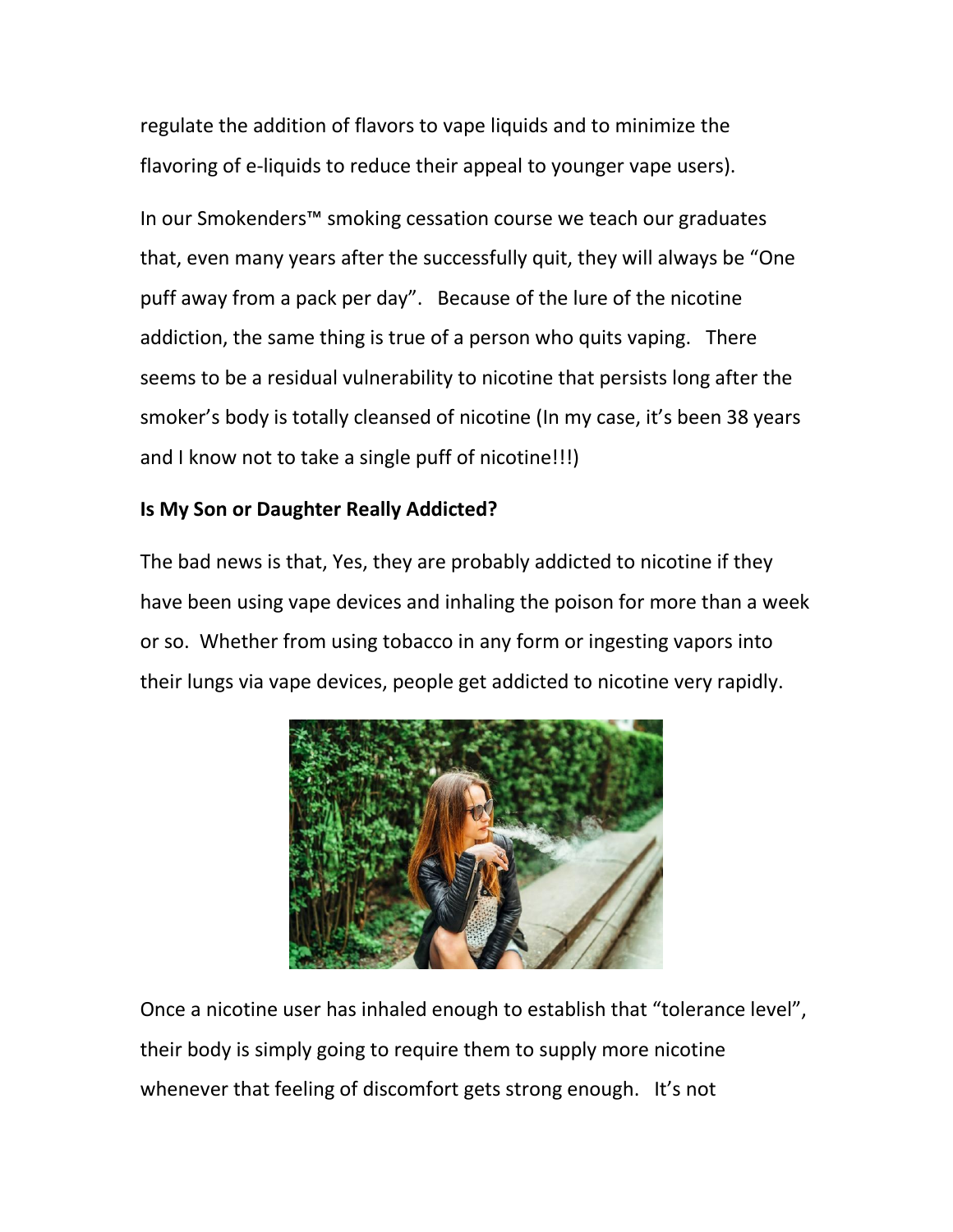something that can easily be described or controlled, either. It's just an "empty" feeling that needs to be filled; nothing too strong, but it nags at you until you give in and feed the beast. Any smoker or vaper can attest to this

The pharmaceutical industry has developed drugs of certain classes that interfere with the receptors of the brain to prevent the nicotine from causing that release of certain hormones, but those drugs are technically depressants and are rarely administered to teens whose brains are not yet fully developed. Therefore, drugs like Wellbutrin™, Zyban™, and Chantix™ are not available to address your child's addiction. (In smoking cessation, these drugs are only about 15-20% effective anyway and there's some well documented danger in taking them!)

#### **Is Nicotine a "Gateway Addiction"?**

There is considerable concern that the nicotine addiction caused by vaping will lead, sooner or later to teens experimenting with other addictive things and behaviors. (Yes, nicotine addiction is far more than just a chemical addiction – there are strong psychological and behavioral issues at play, also)

Studies suggest that teens who start with vaping frequently find themselves experimenting with cigarettes, too. Doing so, adds many harsh and even more hazardous chemicals being ingested through tobacco smoking. Those who use vapes as well as cigarettes to fulfill their need for nicotine are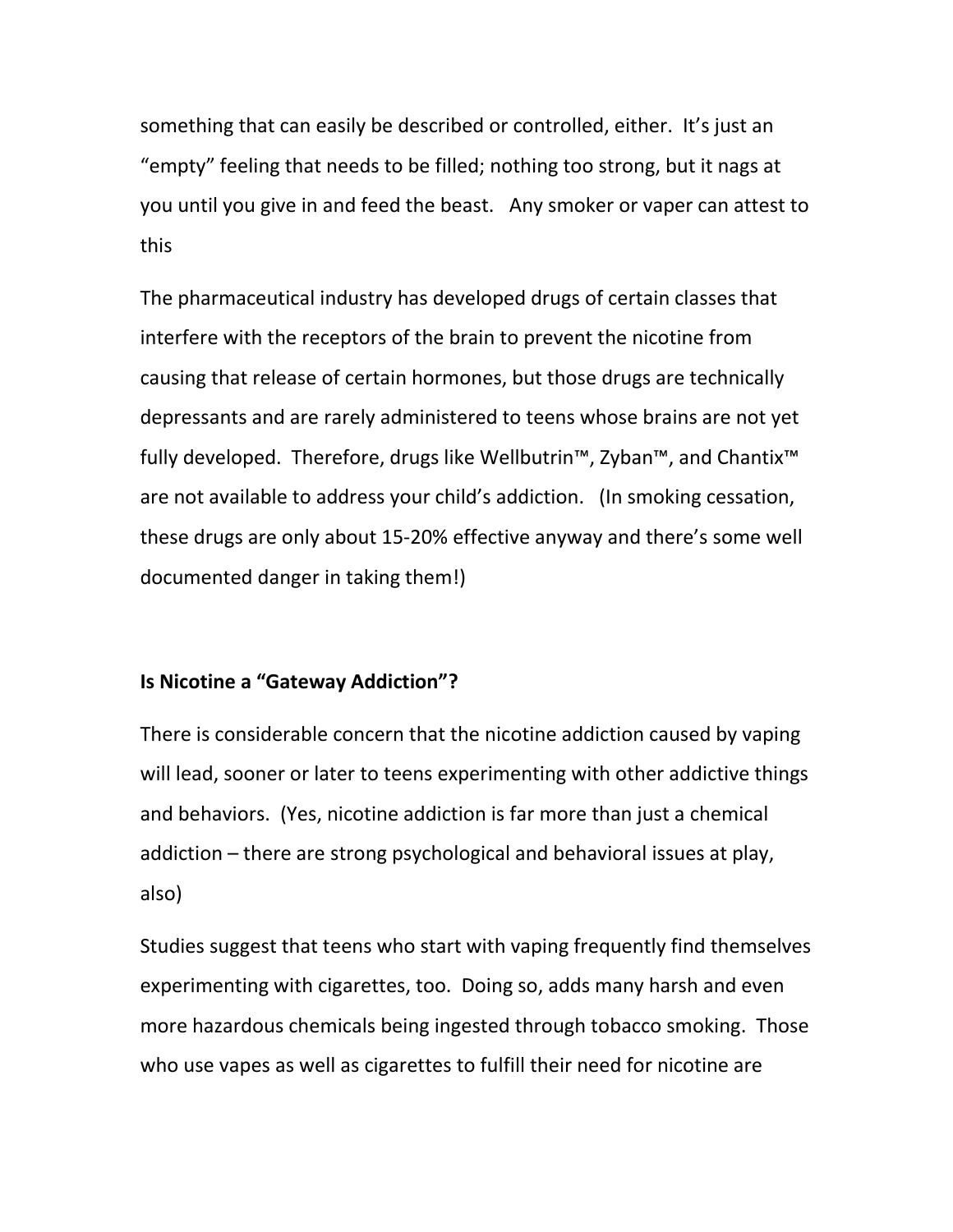called "dual users" and this *is the most dangerous form of nicotine addiction*.

Of course, many smokers and vape users, find that alcohol goes well with their nicotine and some proceed from there into many forms of drugs. As I'm sure you might be aware that movement into drugs and alcohol is a "One-Way" street. It is extremely difficult to return from those addictions.

Your teen likely has not progressed to anything like that at this point and now is the time to head that progression off.

## *"There will never be an easier time to quit than today!"*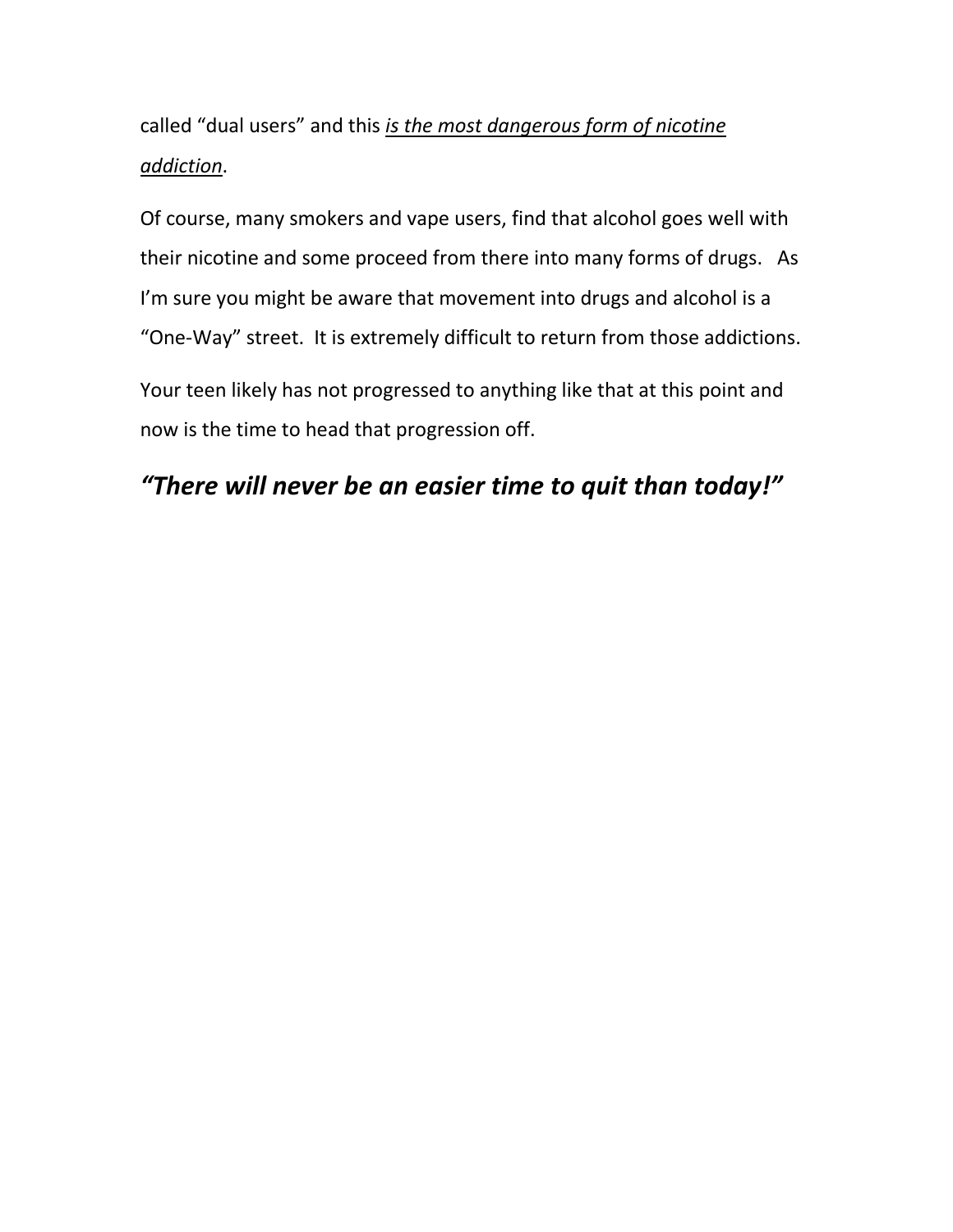## **Chapter Five**

## **It is Not the End of the World!**

#### **Some Good News!!!**

The good news is that there is a proven way to overcome the addiction to nicotine without the use of drugs, but it takes several weeks to work effectively. Unfortunately, there is no magical. "silver bullet" that will resolve nicotine addiction overnight. If such a tool existed, we wouldn't still have 16% of adult Americans smoking! We will discuss the no-drug solution later.



### **Nobody Ever Quit Just Because Somebody Else Wanted Them to Quit**

Back in 1964, when 46% of Adult Americans smoked, the Surgeon General announced that cigarette smoking was at *epidemic proportions* and that action needed to be taken to address this serious health issue. For the next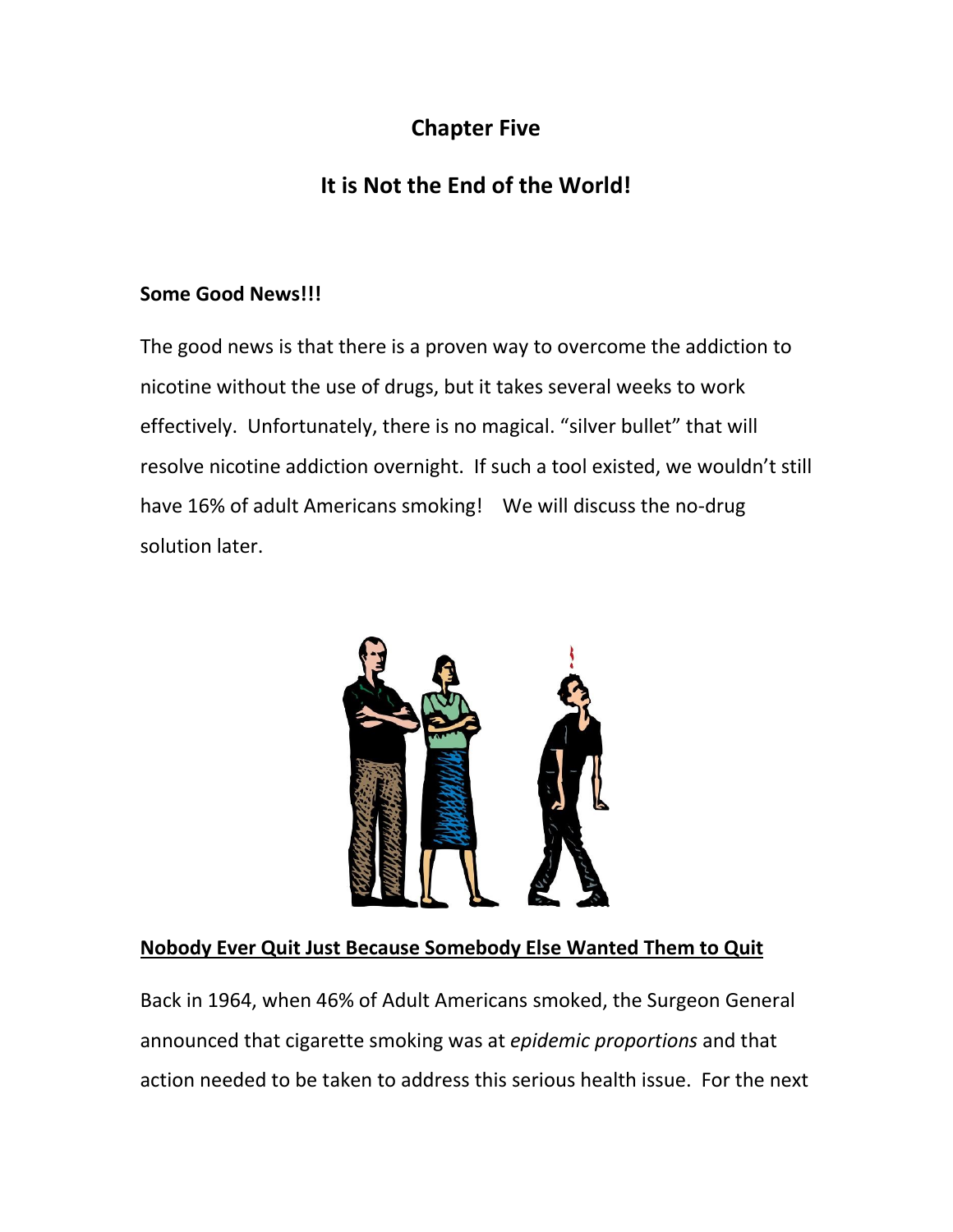30 years, the smoking rate declined to 24%. And now, 55 years later, 16% of our adults are still unable to quit, although almost 90% of them have reported that they would like to quit. Surveys indicated that about 40% of all cigarette smokers attempt to quit each year, with more than 90% of them being unsuccessful at doing so.

When a smoker or vaper quits smoking or vaping completely, their liver works to effectively cleanse the body of nicotine in about 72 hours. (Remember, the half-life of nicotine is just 2 hours, so after 4 hours without replenishment, about 75% of the nicotine is gone and, after about 8 hours, it's 97 % gone. It takes the remainder of the 72 hours to remove all traces of the chemical.) If Nicotine were all there is to the addiction, that would be all that it would take. Unfortunately, the vape user develops some other psychological, social & cultural attachments to vaping that makes it not a simple physical withdrawal from the nicotine poison.

We have been actively working to assist cigarette smokers to deal with these linkages and triggers, as well as nicotine, to overcome their addiction, since 1969 and, after working with millions of smokers, we have come to learn that, without a *serious personal commitment to quitting*, smokers and vape users are just not able to become comfortably free of addiction. Those who make that commitment seem to find a way, but without that personal desire factor, quitting is almost impossible.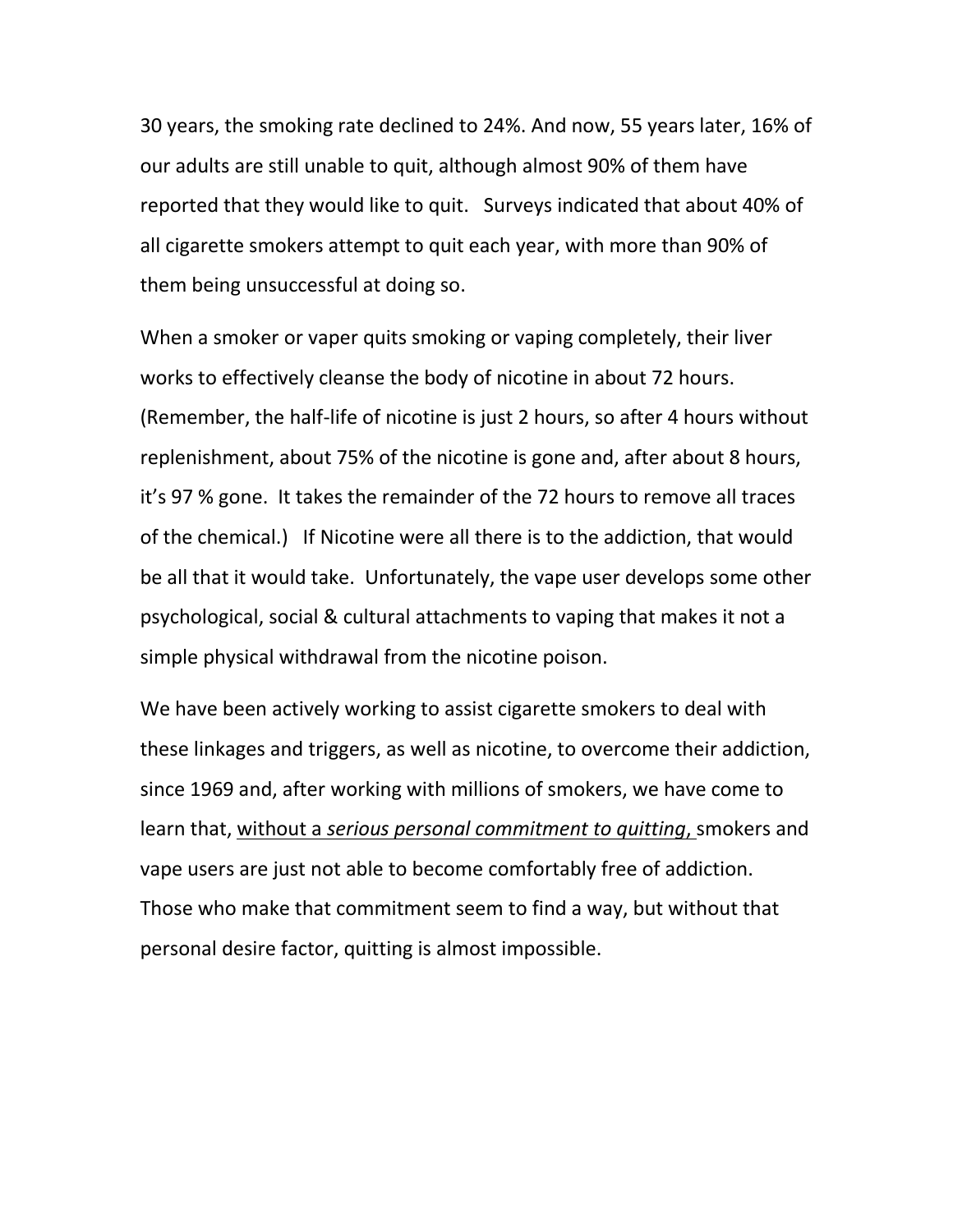### **Chapter Six**

## **You Are Not In Command! The Addiction is!**

#### **How Do I Get my Teen to Quit then**

It is not going to be a simple matter of demanding, or telling them to quit or otherwise forcing, cajoling, bribing, withholding of privileges, or gnashing of teeth. *Addictions just don't work that way.* In fact, those who have used the disciplinary or punishment approach have done so at the risk of alienating their teen and/or driving them to vape in heavier amounts and more secretly than ever.

The peer pressure that your son or daughter is under serves to reinforce their decision to vape and competes with any action that you or other parents might take to "regulate" or to "legislate" vape disuse. The messages that teens discuss in their texts and social media images are glorifying vaping. When you add all of this up and add in the physical addiction to the nicotine chemical and the many psychological issues, it seems that we all have a lot of work ahead of us and you, my dear parent, are on the front line.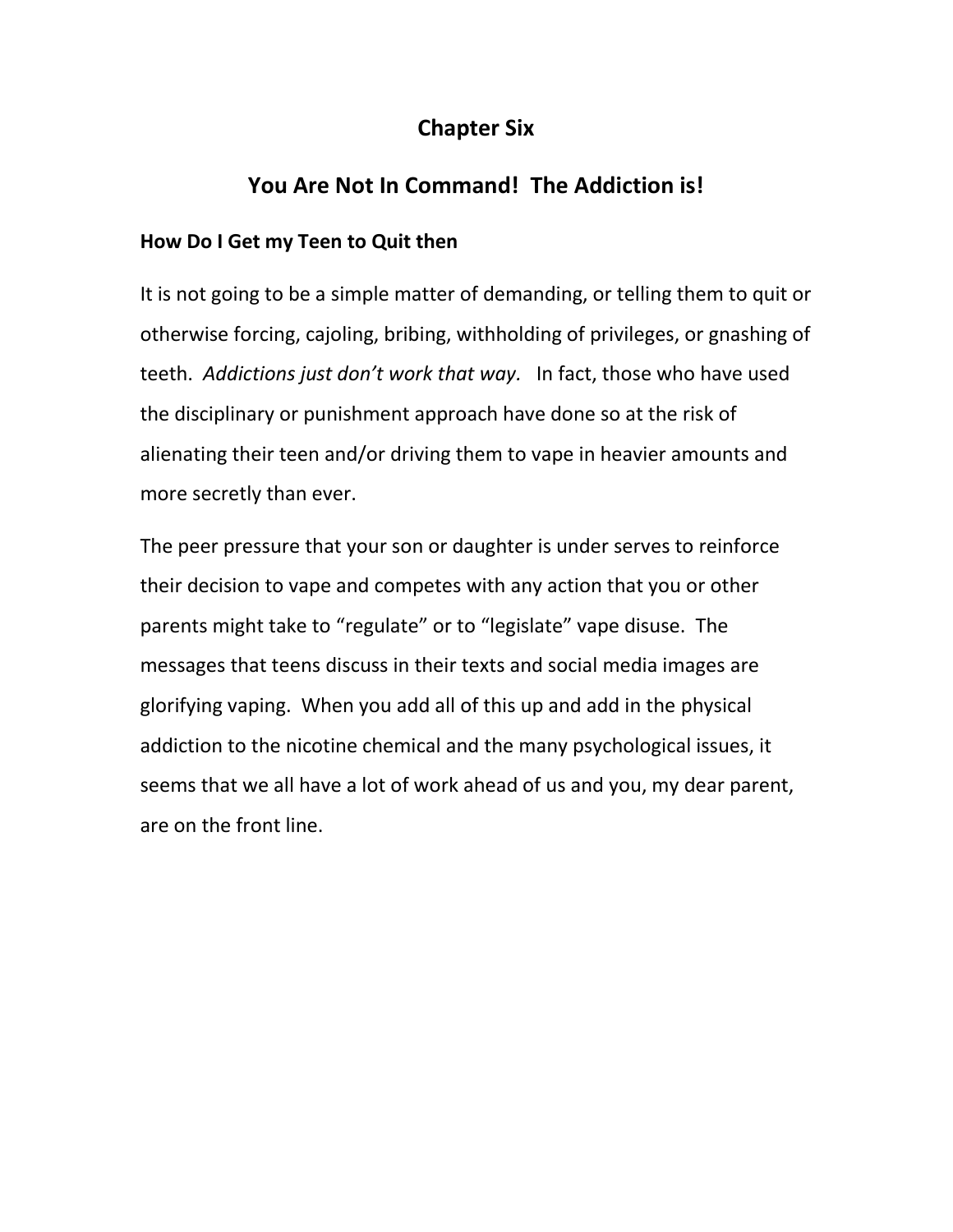## **Chapter Seven**

## **The Need for Parent-Teen Dialogue Has Never Been Greater**

#### **Establishing a "Want to Quit" Mentality**

You have probably found over the years since you brought your baby (and those extra diapers) home from the hospital, that the larger the problem you have with your child, the more valuable is open and honest communications. That will be critical as regards to dealing with the vaping issue.



As stated previously, "Nobody has ever quit just because somebody else wanted them to quit". The idea that you would like for your teen to give it up and to "Crush Vaping" is likely very important to you and the future well-being of your family at this point. But you cannot simply snap your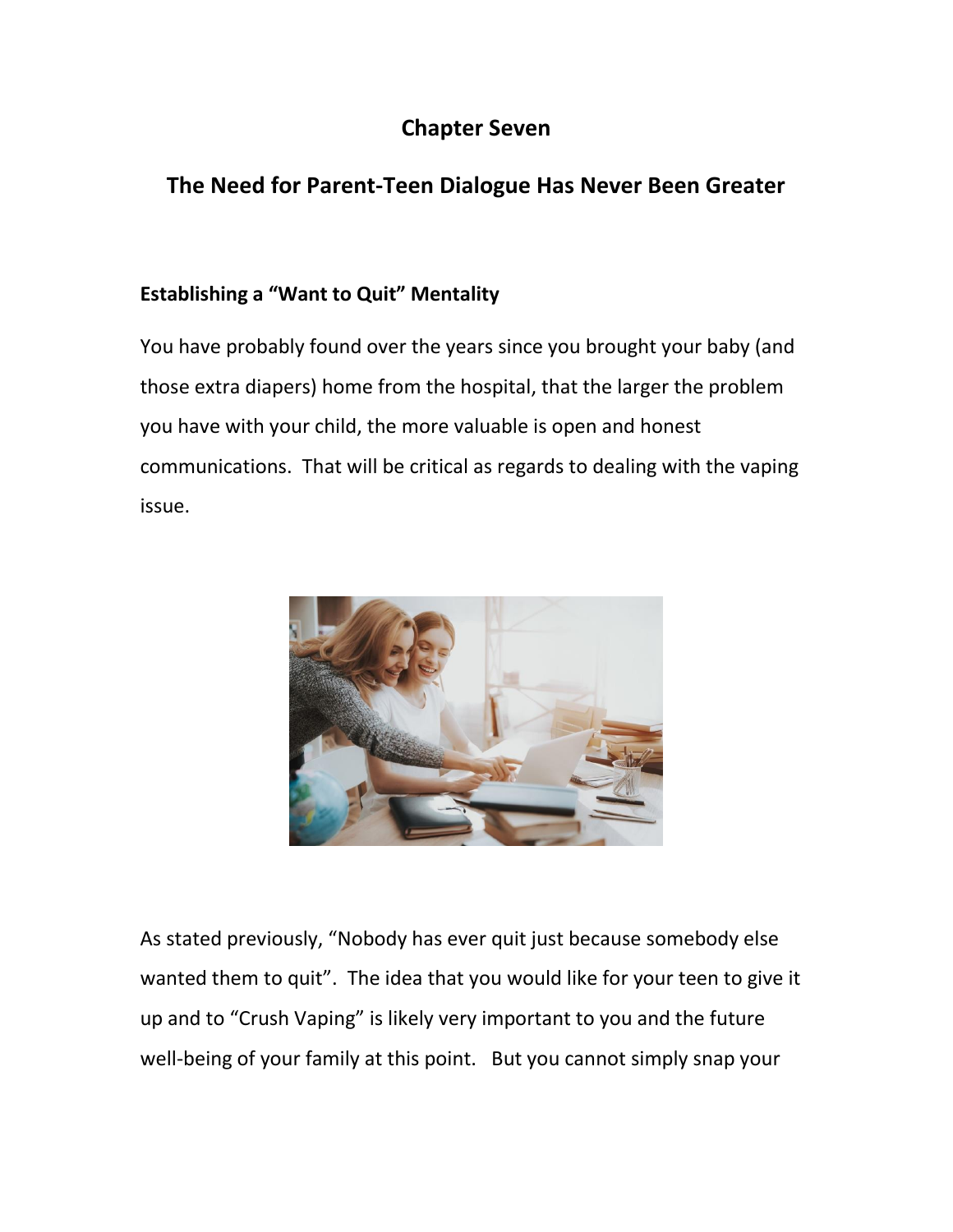fingers and make the decision to quit for them. They have to come to that decision for themselves.

It will be your responsibility to ensure that your teen gets the most truthful and accurate information on the subject, delivered by respected sources like yourself. Help them to come to the correct decision for all of the correct reasons.

Once again, when discussing logical reasoning, that may be a part of the adolescent brain that has not fully developed at their age. You have to help them understand the magnitude of the situation and what is at stake. Getting too emotional tends to shut down the dialogue. (Body language, such as crossed arms, looking away, or statements like "whatever", on the part of either parent or teen, will not be helpful!)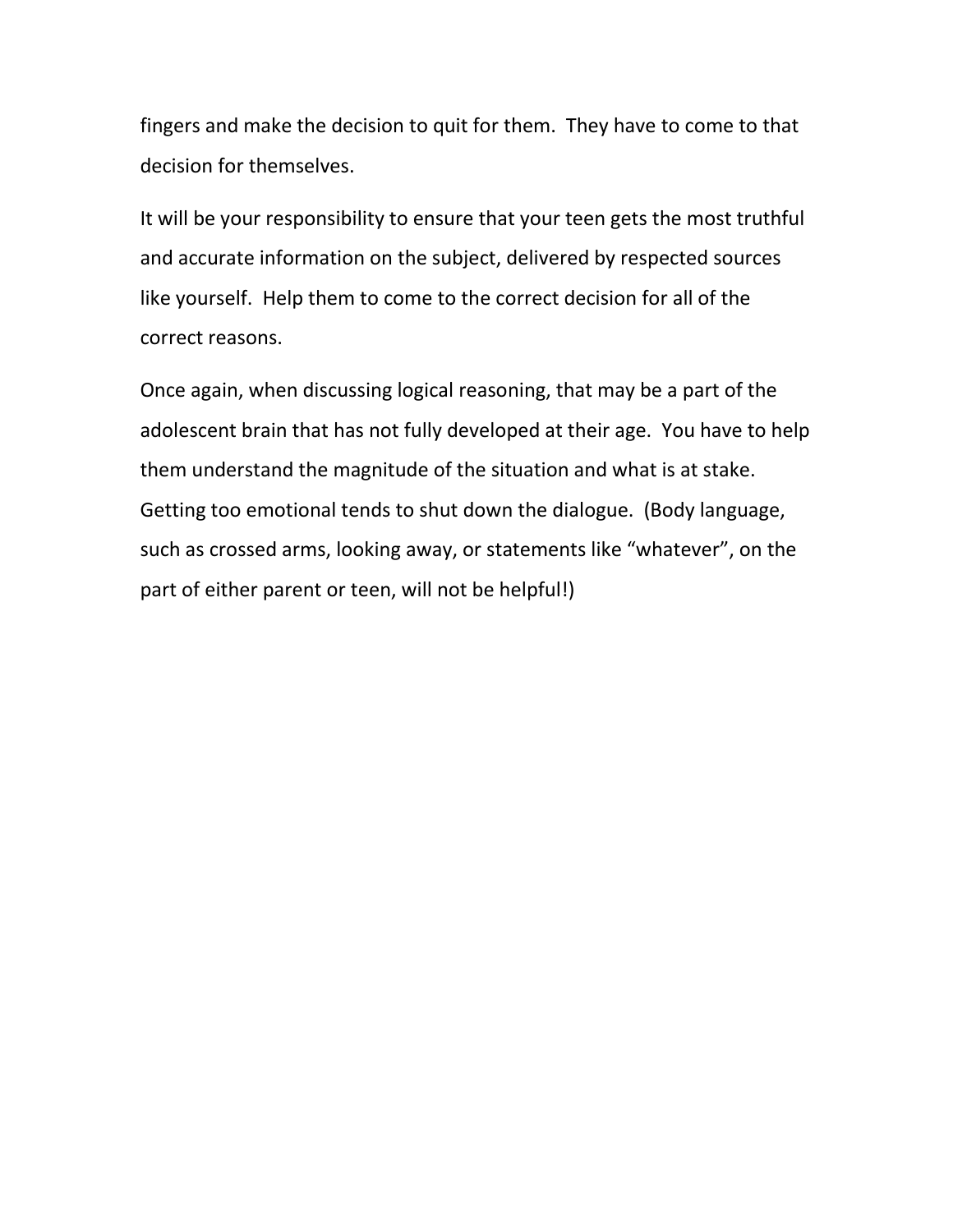#### **Chapter Eight**

#### **Everybody Seems to Have Problems!**

#### **Right now, both you and your teen have problems!**

#### **A. Your Problem**

You probably feel that you have been deceived and that the pride of your family now has a serious addiction problem (that they don't yet realize is very serious at all). You probably wonder why they would start doing something as insidious and potentially harmful as ingesting nicotine, especially after all you know about smoking and how dangerous that is. Why didn't they discuss it with you first?

You likely think that they are exercising blatant disregard for their health and safety just for a few moments puffing on some electronic device. All of this seems illogical to you. Well, as you may remember from your own teen days, logic is not necessarily at work in the teenage mind. That part of their brain literally may not have fully developed yet.

Do you remember when you were young, and a friend dared you to try a cigarette? Most of us adults experimented secretly with that, finding the taste of tobacco repulsive and the experience of breathing that smoke into your lungs to be suffocating. And so, you probably chose not to smoke. This is really not much different than experimenting with vaping except that vaping has a lot better taste and, due to the almost odorless vapors, it is easier to get away with in secret.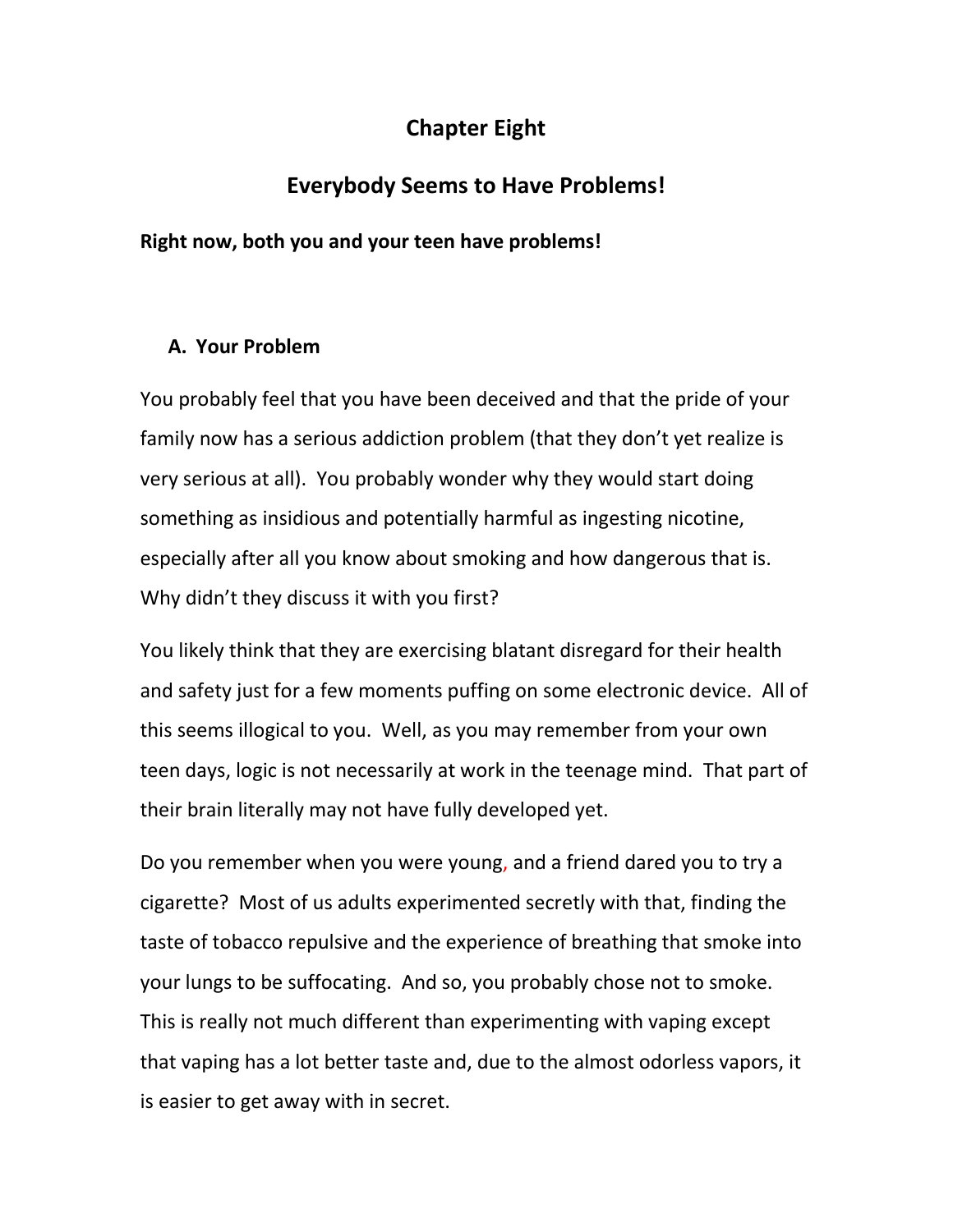Although there are warnings all over Vape products about the presence of nicotine and that it's addictive, the "cool" taste and the encouragement of friends seem to outweigh those warnings. There's also the excitement of buying something which is not really legally permitted to be sold to people their age. In fact, they can't really get into trouble for trying! There's that thrill of "getting away with something"! Do you remember those days? Like you, your teen will hopefully survive until adulthood, when they can make those sorts of decisions for themselves.

#### **B. The Teen Problem**

Their problem is multi-faceted. On one hand, there's the peer group and the feeling that they are "part of the crowd" and, deep down, they know that they have disappointed you and that's why they've kept their vaping so secreted. They are probably discounting any thought of their being addicted (if they even know what that means) and they feel that they can easily quit any time they like. Having been told that vaping is much healthier than smoking, they probably haven't given any thought of quitting! That's probably the last thing on their mind! After all, why would they ever want to risk disappointing anybody in that peer group, especially any members of the opposite sex. (You were a teen once! You know what I'm talking about!)

As you know, teenagers really do believe that they are invulnerable to any health risks or bad results from their risky behaviors. After all, they have no basis of experience to tell them otherwise. When they are told of health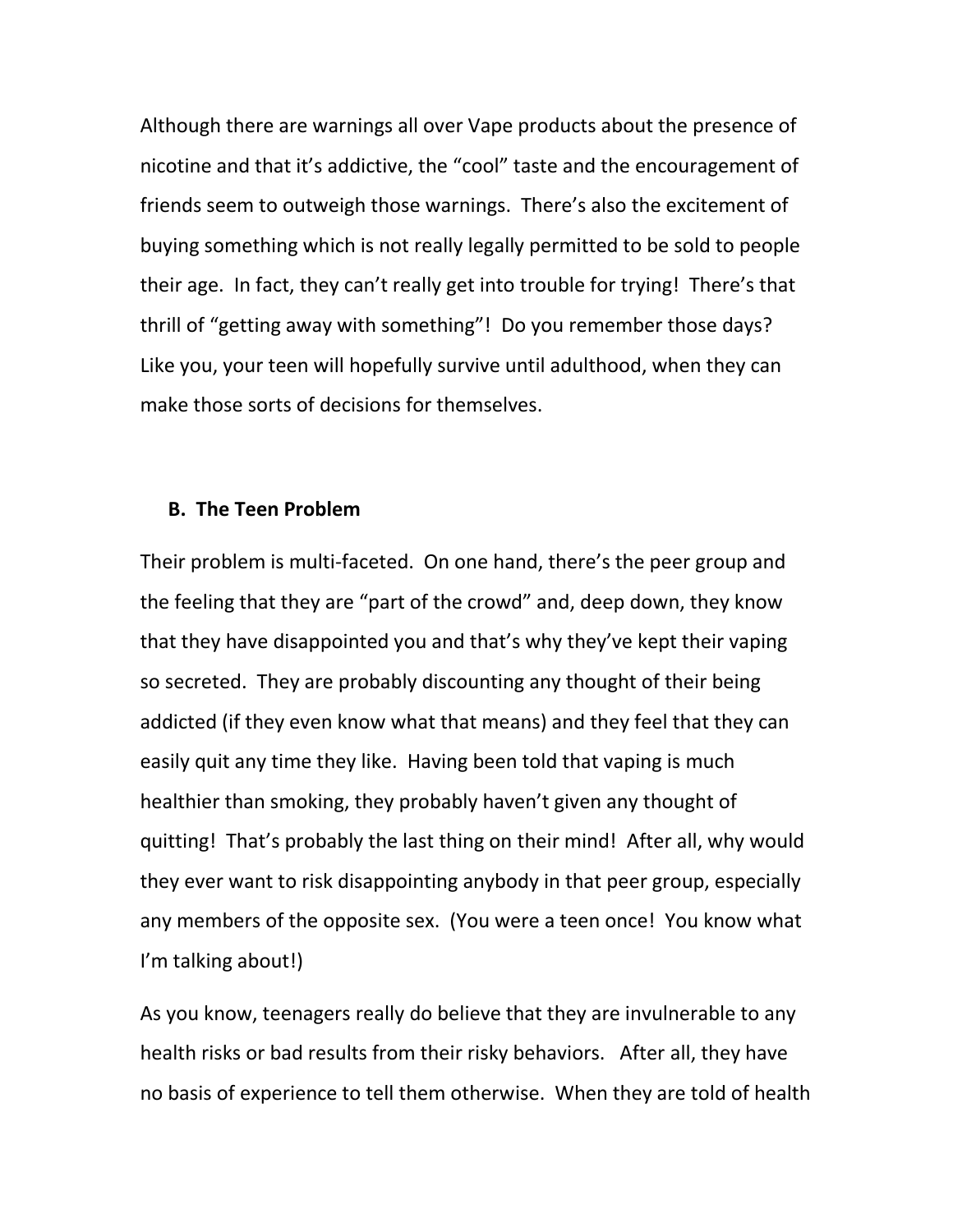risks of Cancer or Heart Disease, Lung Disease, etc., having not personally experienced these things, they think that those bad things will somehow happen to "other people" in the future and not to them.

On the other hand, they also are "part of the family" and that family will outlive any temporary peer group to which they currently belong. With their friends and peer group, they cannot envision that those close to them now will likely not be in their close group in just 5 or 10 years. But their forward thinking is limited and immature. They are thinking only about the immediate; the here and now and not about the future – theirs or their families.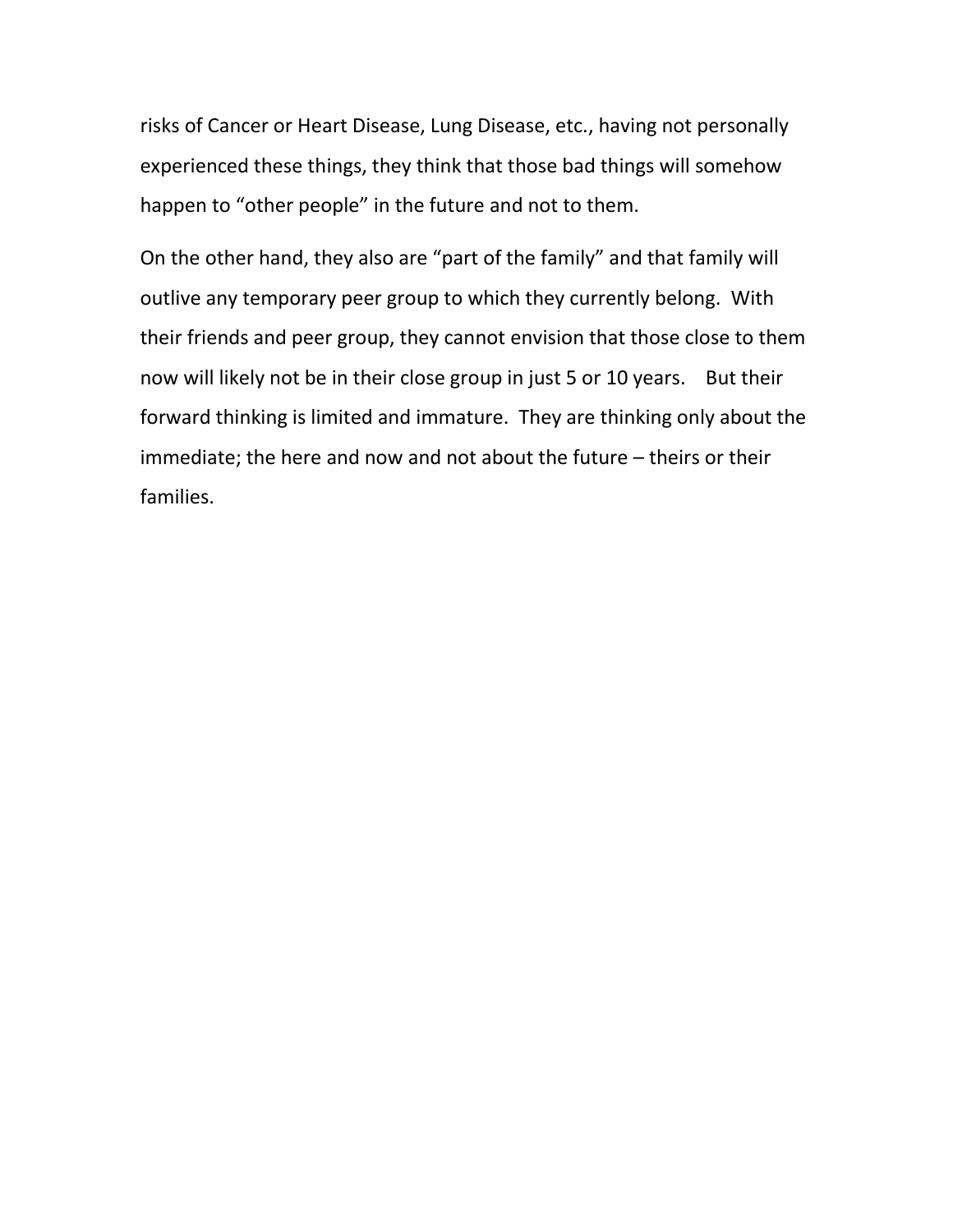#### **Chapter Nine**

#### **Forming a Team to Achieve Commitment**

This is where communications comes in. Among the responsibilities that you took home from the hospital, along with your baby and those diapers, was the responsibility to help them out when they go astray and get themselves up a creek! Now is the time for you to help them return to the drug free path to adulthood.

Now is the time for you to put on your listening cap and to have a calm and frank discussion so that each of you can listen to the other, find out what they know and are thinking and how interested they might be in altering their course. Remember – *Nobody has ever quit just because somebody else wants them to quit! A personal commitment to quitting will be absolutely necessary if they are ever to quit.*

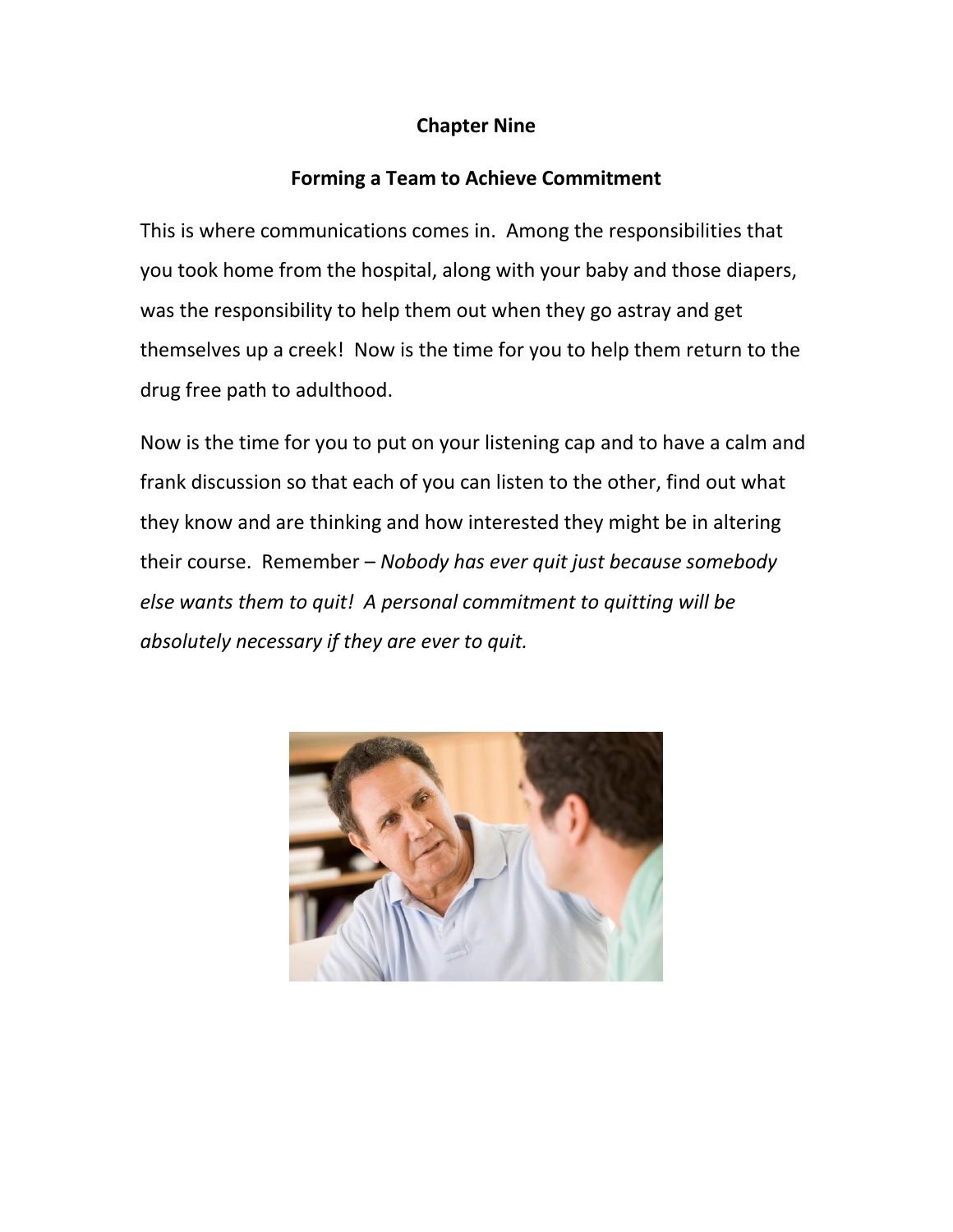The Centers for Disease Control has published a very helpful document entitled "Talk with Your Teen about E-Cigarettes; a Tip Sheet for Parents" (See Footnote # 4) It provides excellent guidance for "The Talk". You are strongly encouraged to download and read this handy Tip Sheet.

We suggest that you form a "Parent-Teen Team" to address this problem together! This will ensure that the teen is fully supported in their efforts to Crush Vaping and, at the same time, provided some personal accountability to get the program done and to honor the assignments to their fulfilment.

The etymology of the word "commitment" comes from the Latin word "committere", which means "to unite, connect, combine, to bring together. That is certainly appropriate here. You and your teen come together to address a serious problem! While the current target is the Vaping problem, you could well be creating a really good foundation for future dialogue, trust and mutual respect.

If either you or your teen is unable to calmly sit down and openly discuss vaping and the rationale for continuing to do so, perhaps some professional counseling might be necessary. This discussion is quite important and should not be delayed. Having a counselor, such as a local Psychologist, involved, can provide an independent party to move the discussion forward toward a satisfactory conclusion.

The objective of the "Crush Vaping" program is to help the teen understand the real facts about vaping. Not just the nicotine addiction and all that that entails, but also the health risks, "gateway addiction" concerns and the willingness of every family member to help the teen get through this crisis.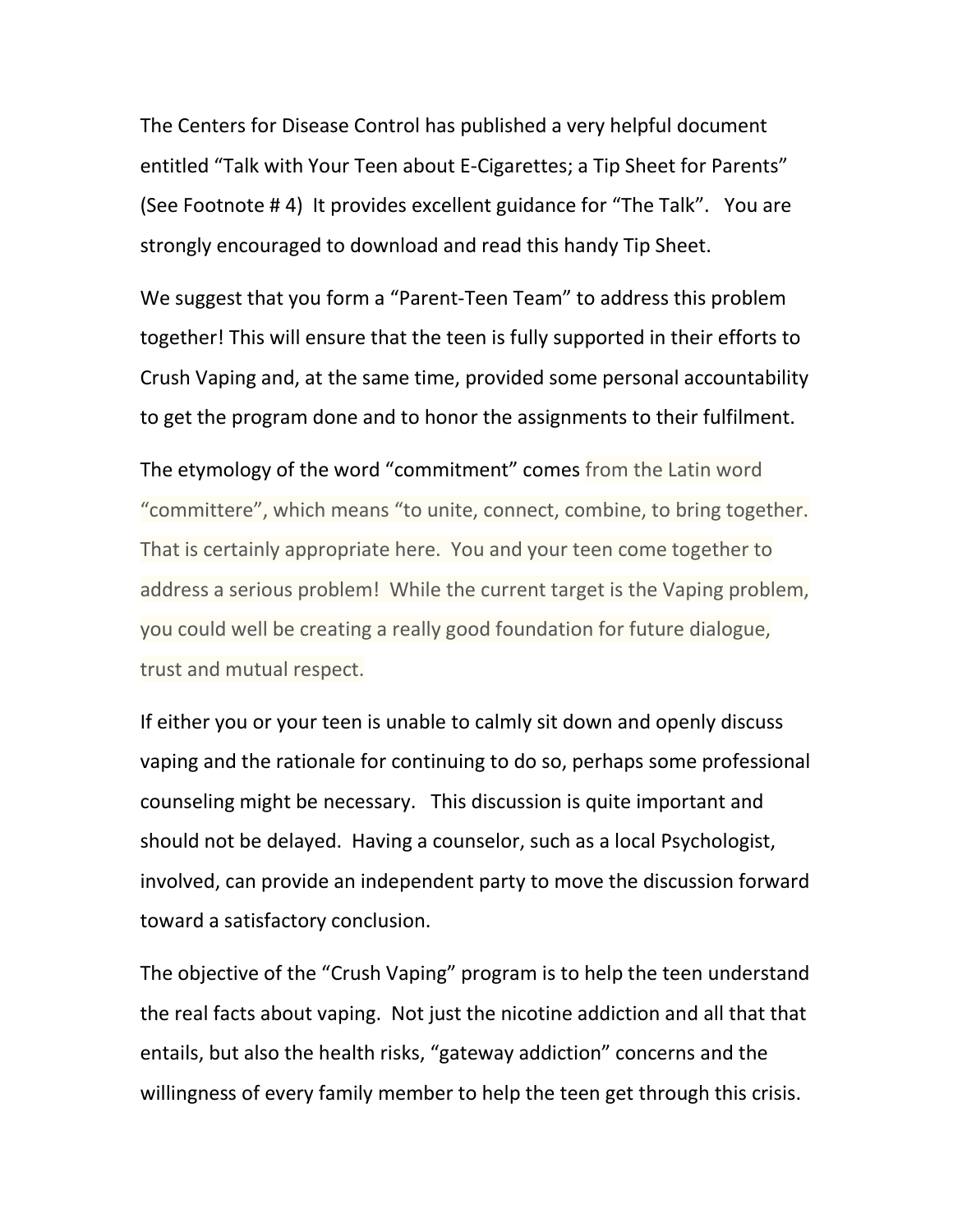(It really is a crisis!!!) The earlier they quit, the easier it will be for them to do so. The longer one vapes, the more deeply entrenched the addiction will become and the possibility of long-term addiction may become a probability!

Your teen probably has not given much consideration to the various ways that their vaping is affecting and can potentially affect your family. Communication on this subject will not be easy for anybody, but once it's all out on the table and understood by everybody, then the possibility of quitting is greatly enhanced.



It will likely take several conversations on the subject for all of the issues to come out, and in the meantime, it will probably do no good to ask them to simply stop vaping. Addictions just don't work that way. You will have to hold your disciplinary and/or punitive thoughts in order to maintain open communications while you work through this crisis. At this point, frank, honest, and unemotional discussion is critical.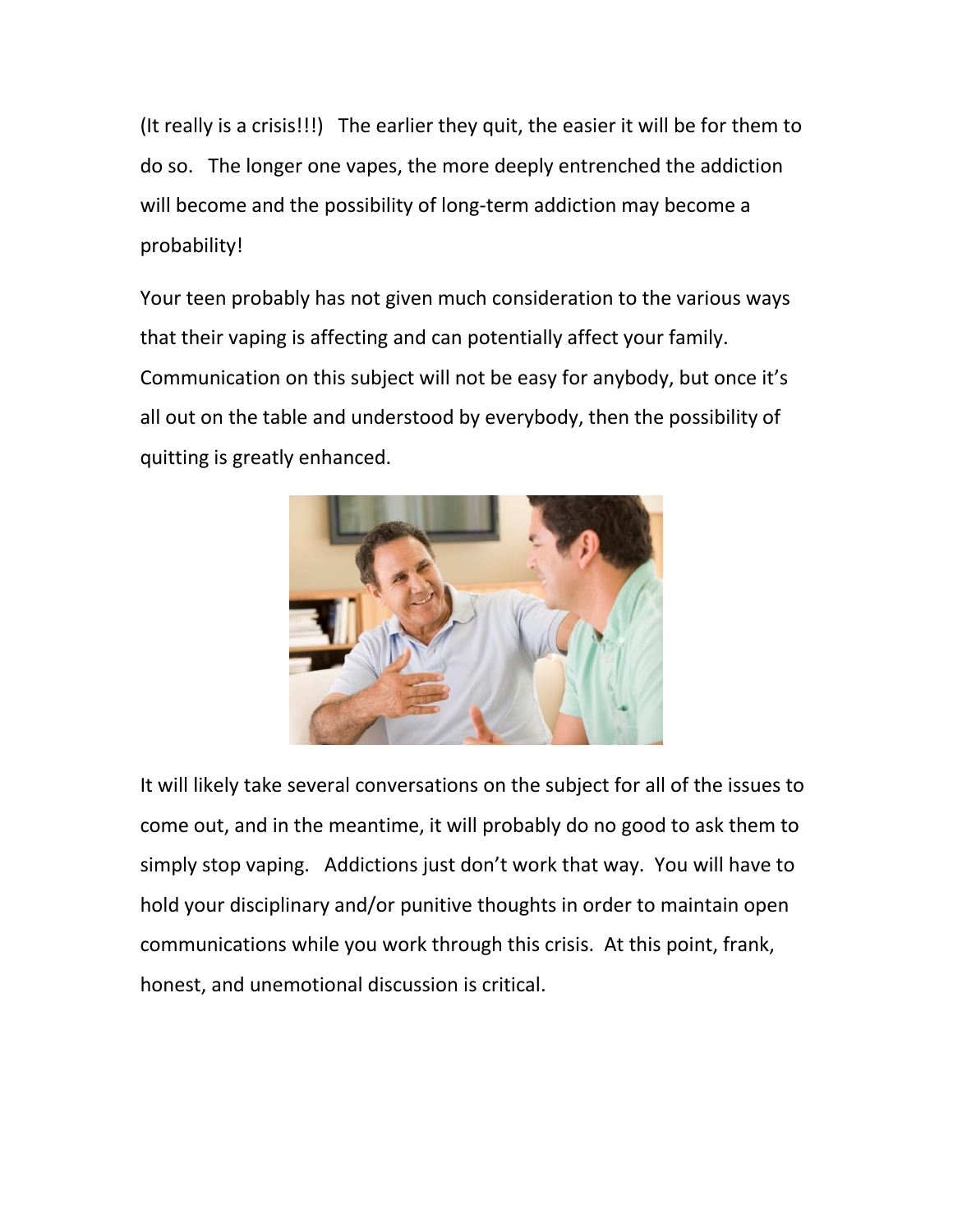The elimination of vaping and of the addiction is far too important to your teen and to your family to let short term emotions get in the way of achieving a sincere commitment to Crushing Vapes!

For more information about how to "Crush Vapes", please go to:

## **[www.Vapenders.com](file:///C:/Users/cruis/Dropbox/SE%20Intl%20Collaboration/www.Vapenders.com)**

**For more information on the best method to quit smoking cigarettes:**

# **[www.Smokenders.com](file:///C:/Users/cruis/Dropbox/SE%20Intl%20Collaboration/www.Smokenders.com)**